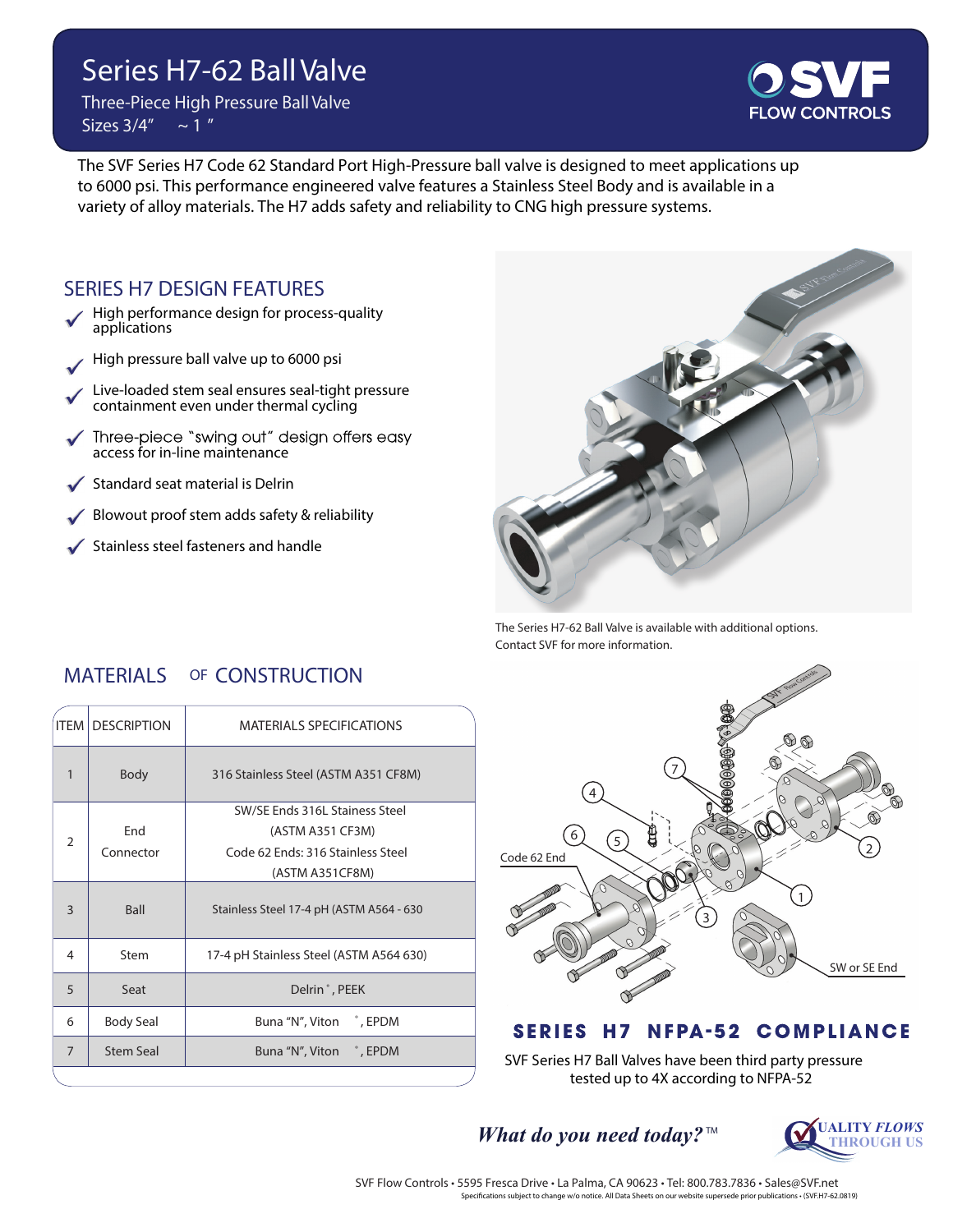**Three-Piece High Pressure Ball Valve Sizes 3/4" ~ 1 "**



### **DIMENSIONS, WEIGHT, C V , TORQUE**

| Size                           | $\overline{A}$ |     | $\sf{B}$ |    | D   |     | L   |    | Weight |     | Cv | Torque*<br>Delrin |    | Torque*<br>PEEK |    |
|--------------------------------|----------------|-----|----------|----|-----|-----|-----|----|--------|-----|----|-------------------|----|-----------------|----|
|                                | in.            | mm  | in.      | mm | in. | mm  | in. | mm | Ibs    | kg  |    | in-Ibf            | Nm | in-Ibf          | Nm |
| 3/4"<br>Code 62 X Code 62 End  | 8.12           | 206 | 0.56     | 14 | 5   | 127 | 1.9 | 48 | 6.2    | 2.8 | 12 | 200               | 23 | 220             | 25 |
| 3/4''<br>Code 62 X SW/SE End   | 5.76           | 146 | 0.56     | 14 | 5   | 127 | 1.9 | 48 | 5.5    | 2.5 | 12 | 200               | 23 | 220             | 25 |
| $1''$<br>Code 62 X Code 62 End | 8.75           | 222 | 0.81     | 21 | 6   | 152 | 2.4 | 61 | 11.8   | 5.3 | 32 | 300               | 34 | 330             | 37 |
| 1"<br>Code 62 X SW/SE End      | 6.38           | 162 | 0.81     | 21 | 6   | 152 | 2.4 | 61 | 10.8   | 4.9 | 32 | 300               | 34 | 330             | 37 |

## **H7-62 - PRESSURE/TEMPERATURE CHART**



\* At full differential pressure for clean fluids



⊘ві

**Class 2500**

Note: Maximum pressure & temperature is limited to the seat material rating